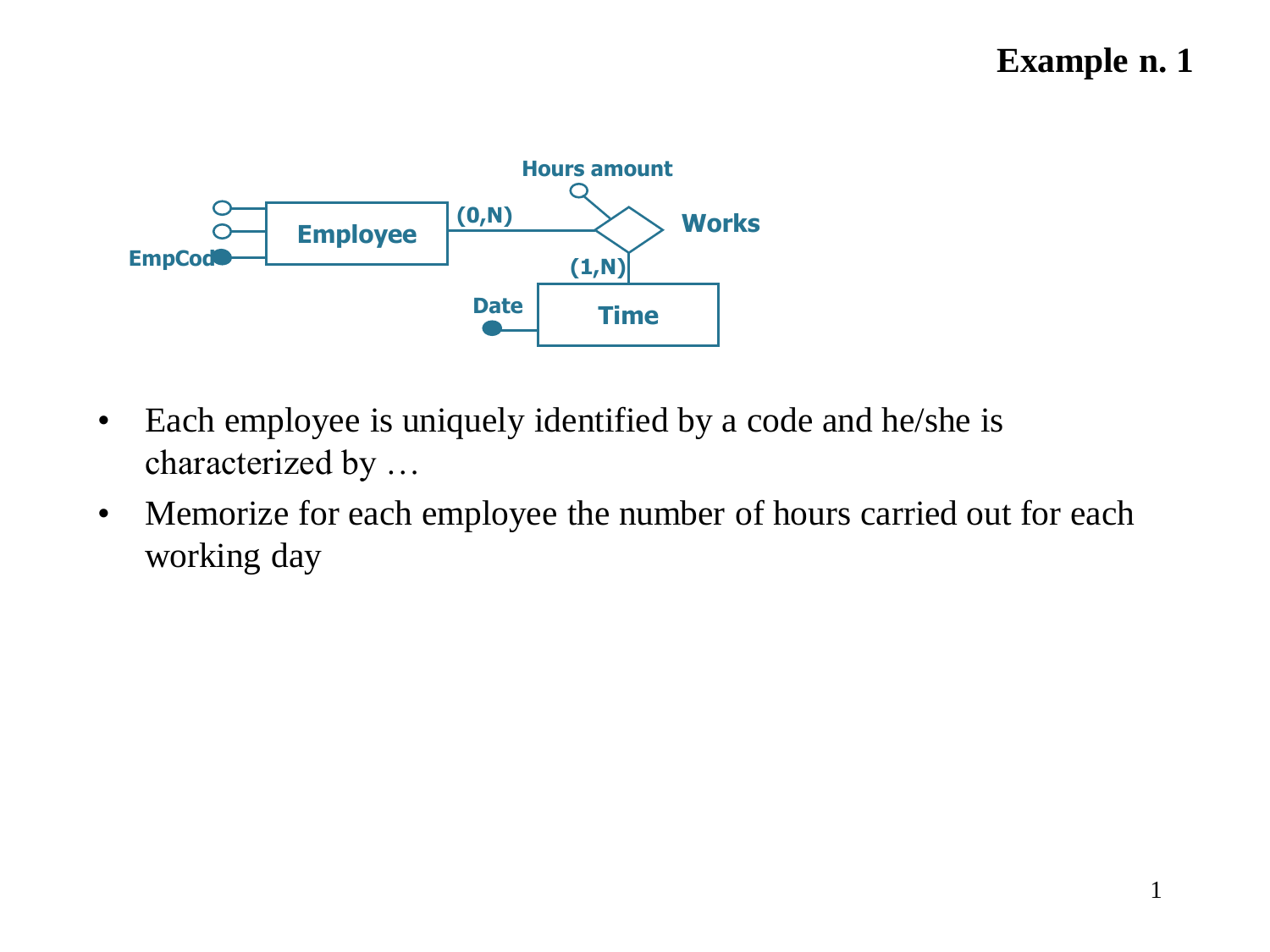

- Each employee is uniquely identified by a code and he/she is characterized by …
- Memorize for each employee the number of hours carried out for each working day and the hour in which she/he started to work. Suppose that each employee could carry out a single working turn during the same working day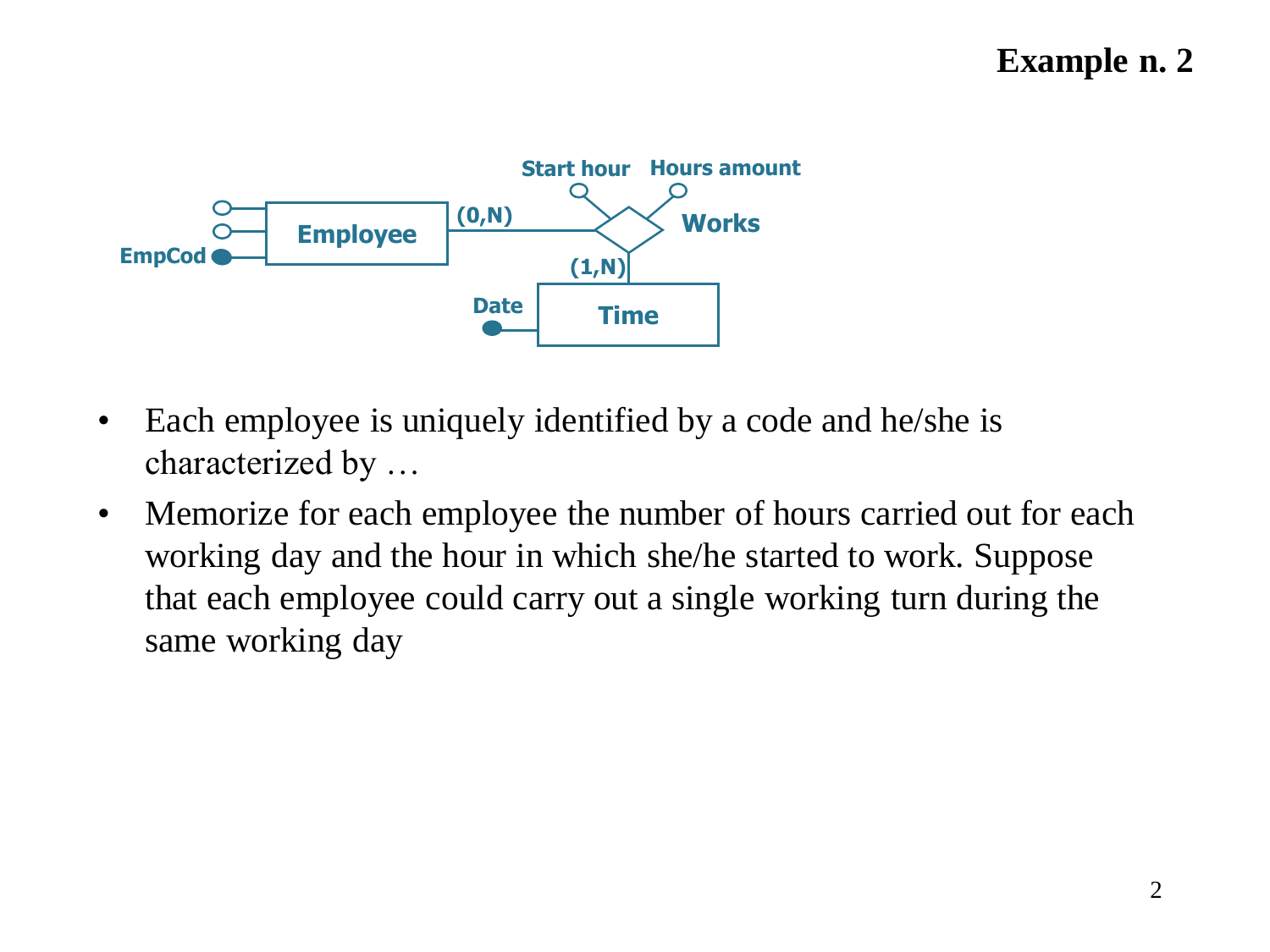

- Each employee is uniquely identified by a code and she/he is characterized by …
- Each working turn is characterized by the starting hour and the duration
- Memorize, for each employee, the turns in which he/she has worked in the different working days. Suppose that each employee could carry out more turns during the same working day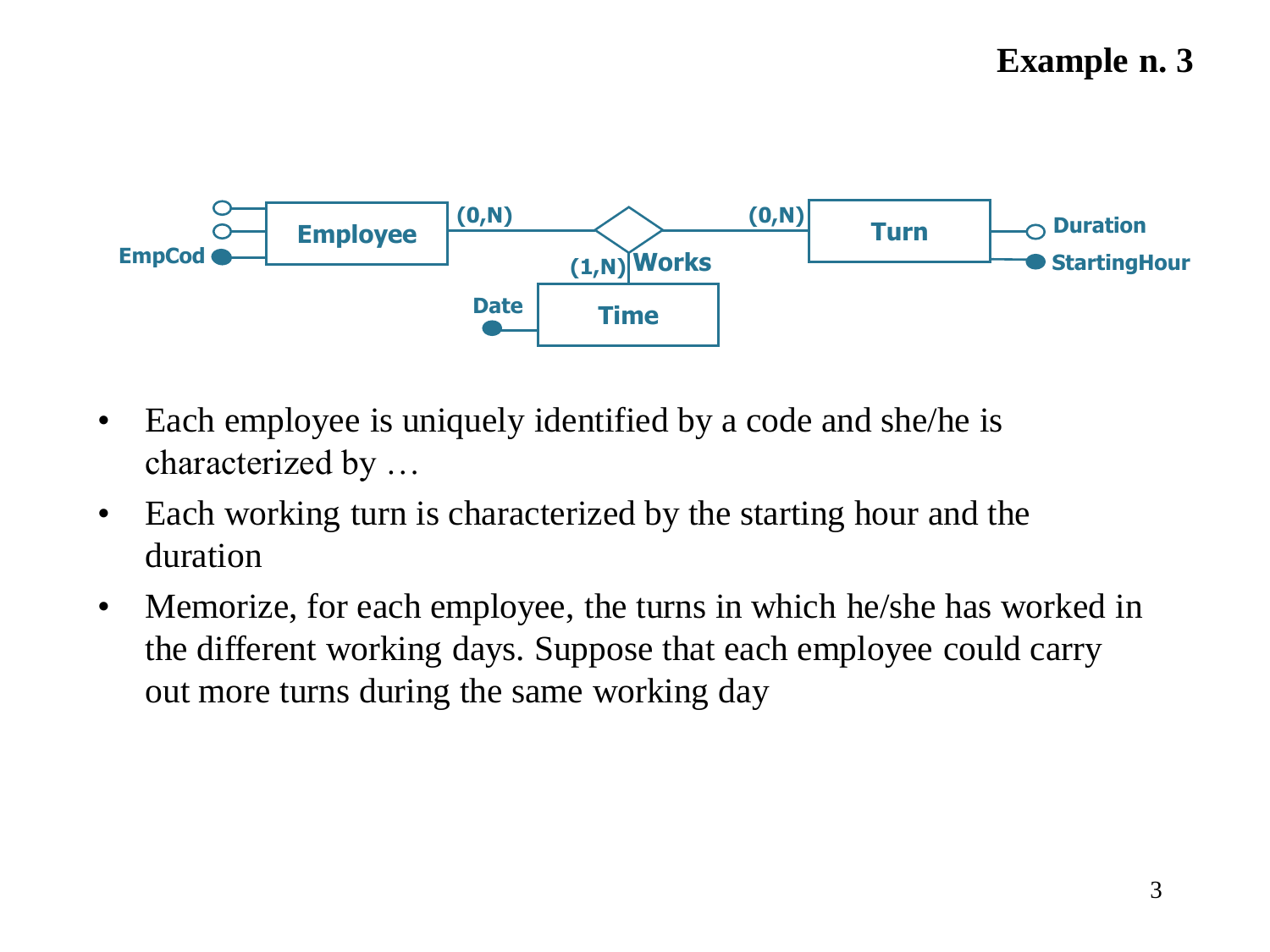

- Each employee is uniquely identified by a code and she/he is characterized by …
- Each working turn is characterized by the starting hour and the duration. Suppose that there are not two turns characterized by the same starting hour
- Memorize for each employee the turns in which he/she has worked in the different working days. Suppose that each employee could carry out at maximum one turn during the same working day.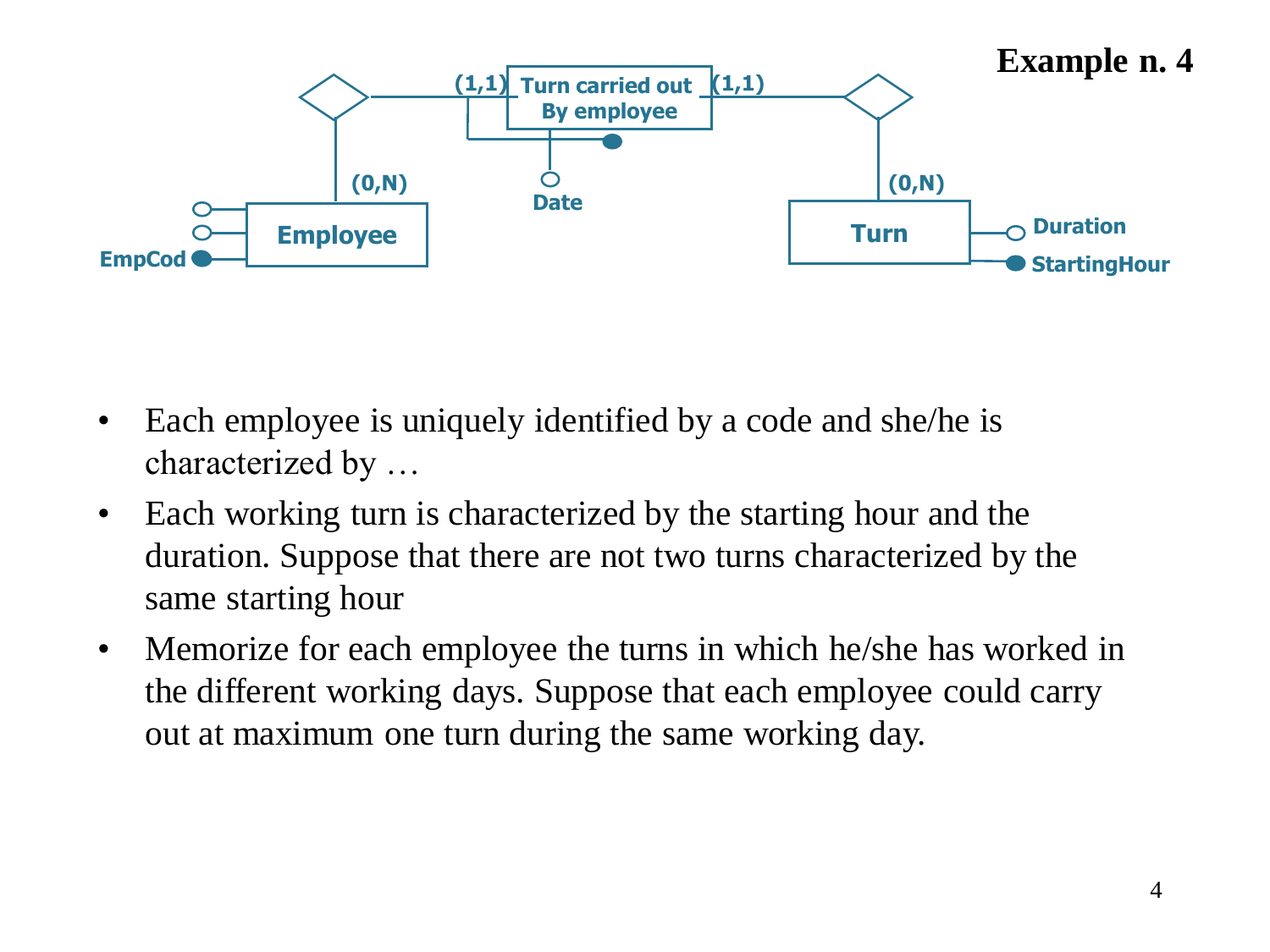

- Each employee is uniquely identified by a code and he is characterized  $by \ldots$
- Each working turn is characterized by the starting hour and its duration. Suppose that there are not two turns characterized by the same starting hour
- Memorize for each employee the turns in which he has worked in the different working days. Suppose that each employee could carry out at maximum a turn during the same working day. Then memorize the department in which the employee has carried out the turn. During the turn the employee works in only one department. In different turns the employee can work in different departments.